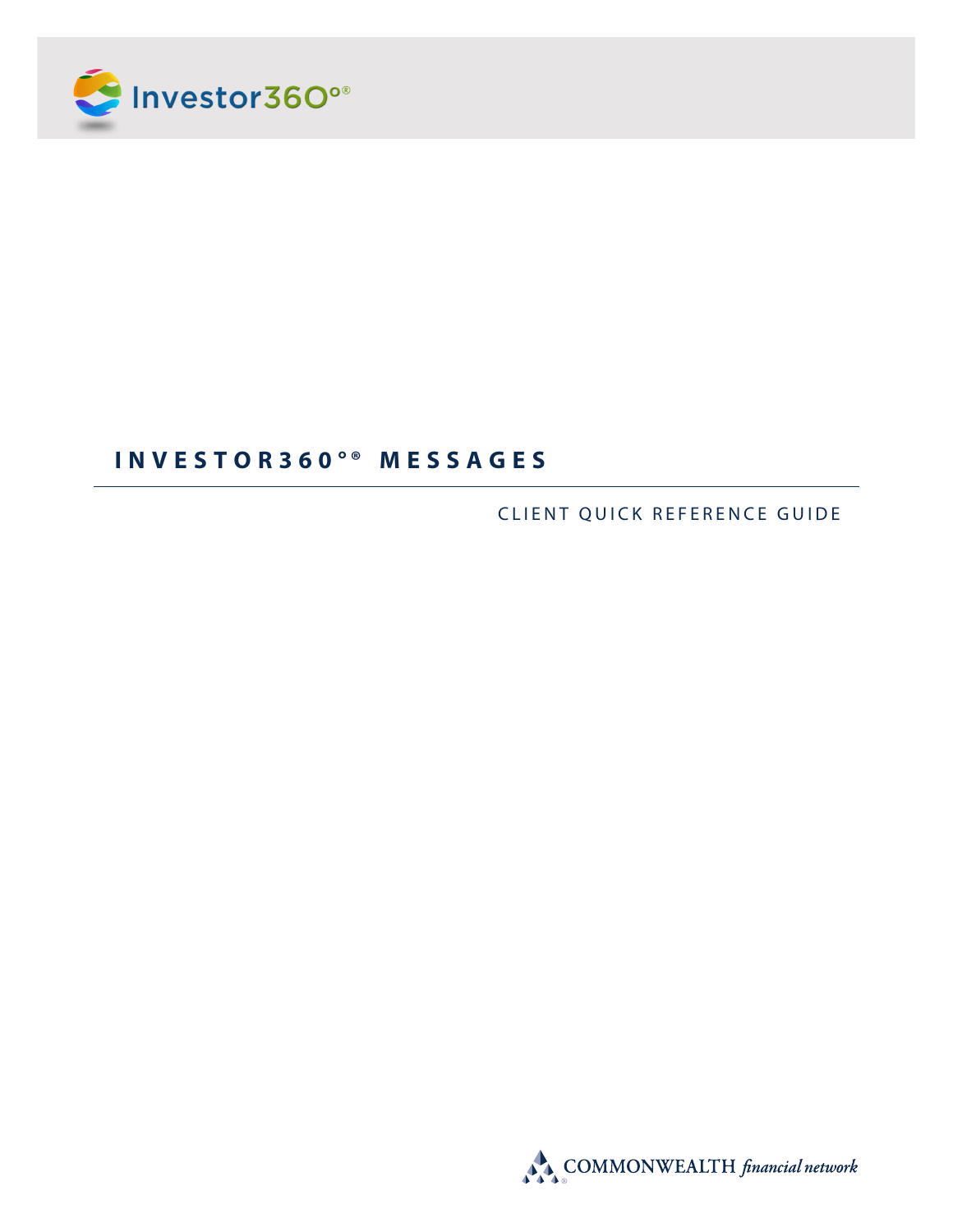

## **Investor360°® Messages: Quick Reference Guide**

### **MESSAGES TAB**

The Messages tab allows you to securely send messages to and receive messages from your advisor's office. Please note: In order for you to use this feature, your advisor must first activate the secure messaging function.

#### **1. COMPOSING MESSAGES**

You can compose messages and send them to your advisor's office by clicking on the **Compose** button, which can be found in the Messages tab on the left navigational strip (see below).

| Overview                   |                 |                                                                                                                                 |                    |
|----------------------------|-----------------|---------------------------------------------------------------------------------------------------------------------------------|--------------------|
| <b>COMPOSE</b>             | HAVEN (HANG)    | THE LIBERATURE COUNTY OF CHARITING                                                                                              | $\mathscr Q$ Oct 4 |
| $\Box$ Inbox<br>Sent<br>r. | HAND (BANK)     | NUMBER (INTO THE SERVICE)                                                                                                       | Oct 4              |
|                            | HELER (TERRIC   | AND AND RELEASE                                                                                                                 | Oct 4              |
|                            | TEATER (TEATER) | <b>BRE</b>                                                                                                                      | Sep 30             |
|                            |                 | Please note: Anyone in your financial advisor's office who has access to view your accounts will also be able to view messages. |                    |
|                            |                 |                                                                                                                                 |                    |
|                            |                 |                                                                                                                                 |                    |

#### **2. COMPLETE THE FOLLOWING STEPS:**

- 1. Enter a subject in the Subject field (required).
- 2. Add the contents of the message into the main body.
- 3. If desired, use the formatting options ( $\tau \tau \mathbf{B} \mid I \equiv \varepsilon$ ), found below the main body, to format your content.